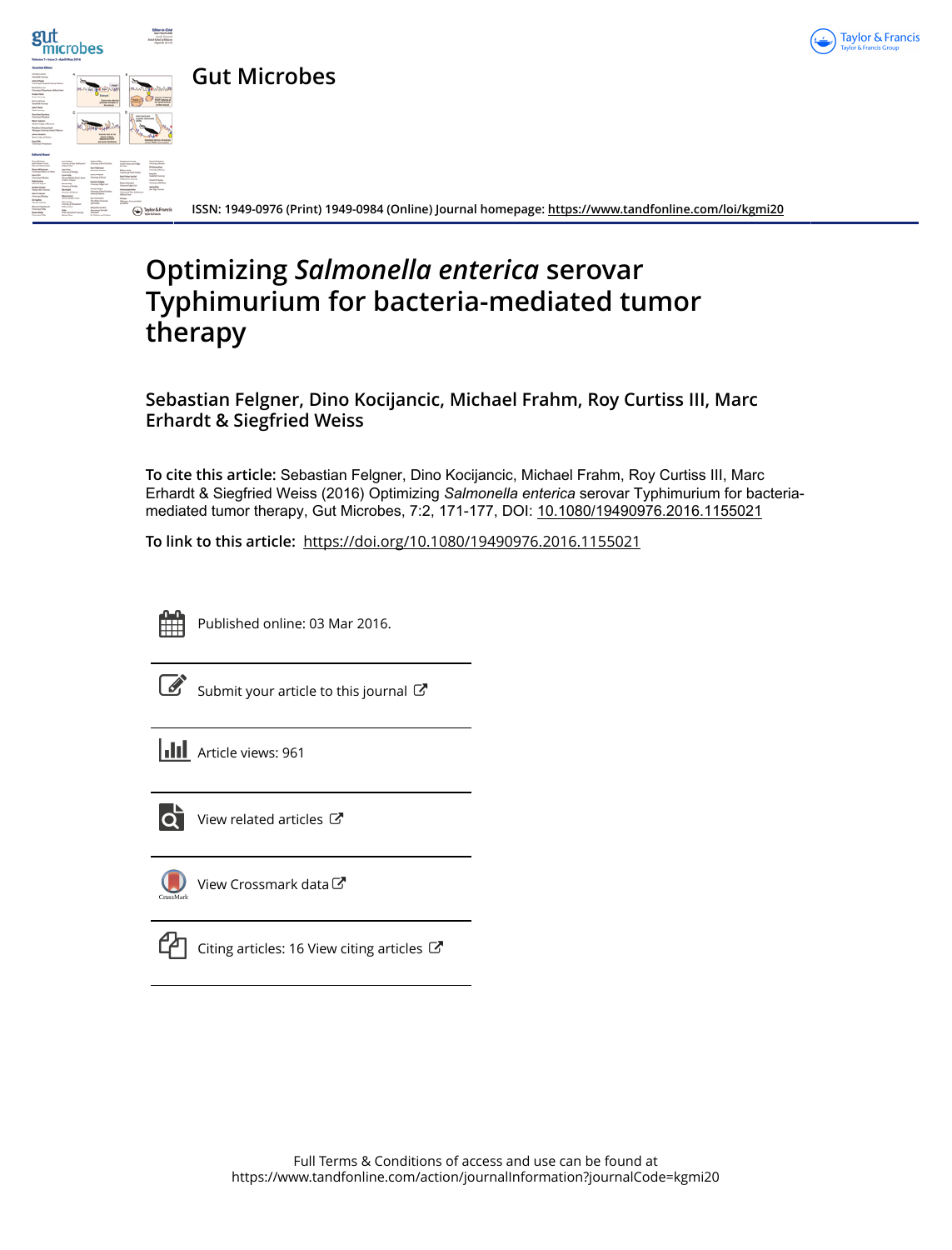#### ADDENDUM

## Optimizing Salmonella enterica serovar Typhimurium for bacteria-mediated tumor therapy

Seb[a](#page-1-0)stian Felgner<sup>a</sup>, Dino Kocijancic<sup>a</sup>, Michael Frahm<sup>a</sup>, Roy Curtiss III<sup>[b](#page-1-0)</sup>, Mar[c](#page-1-1) Erhardt<sup>c</sup>, and Siegfried Weiss<sup>a[,d](#page-1-2)</sup>

<span id="page-1-2"></span><span id="page-1-1"></span><span id="page-1-0"></span><sup>a</sup>Department of Molecular Immunology, Helmholtz Centre for Infection Research, Braunschweig, Germany; <sup>b</sup>Department of Infectious Diseases and Pathology, University of Florida, Gainesville, USA; <sup>c</sup>Junior Research Group Infection Biology of Salmonella, Helmholtz Centre for Infection<br>Research Braunschweig, Germany: <sup>d</sup>Institute of Immunology, Medical School Ha Research, Braunschweig, Germany; <sup>d</sup>Institute of Immunology, Medical School Hannover, Hannover, Germany

#### ABSTARCT

Bacteria-mediated tumor therapy using Salmonella enterica serovar Typhimurium is a therapeutic option with great potential. Numerous studies explored the potential of Salmonella Typhimurium for therapeutic applications, however reconciling safety with vectorial efficacy remains a major issue. Recently we have described a conditionally attenuated Salmonella vector that is based on genetic lipopolysaccharide modification. This vector combines strong attenuation with appropriate anti-tumor properties by targeting various cancerous tissues in vivo. Therefore, it was promoted as an anti-tumor agent. In this addendum, we summarize these findings and demonstrate additional optimization steps that may further improve the therapeutic efficacy of our vector strain.

#### ARTICLE HISTORY

Received 11 December 2015 Revised 27 January 2016 Accepted 12 February 2016

Taylor & Francis Taylor & Francis Group

**KEYWORDS** bacteria-mediated tumor therapy; LPS; Lipid A; Salmonella Typhimurium; UK-1

#### Introduction

Cancer represents a serious health burden for modern societies. Every second individual is expected to receive a diagnosis of cancer within a life time.<sup>1</sup> Although conventional therapies including surgery, radiotherapy and chemotherapy remain common standards for cancer treatment, the 5 y survival rate for many types of cancer remains low despite improvements of such therapies in recent years. Most often, this is due to a lack of tumor specificity and general applicability of the treatment. Not every malignant tissue can be targeted, and even so, it is rarely to a satisfactory level that will prevent regrowth or secondary neoplasias.[2](#page-6-1) Therefore, intensive research was performed to broaden the knowledge on cancer and to develop immunotherapies that can raise or strengthen a tumor specific immune response.<sup>[3-5](#page-6-2)</sup>

Bacteria-mediated tumor therapy (BMTT) represents such an immunotherapy. Interestingly, the intentional use of bacteria as an anti-tumor agent dates back to the  $19<sup>th</sup>$  century. At the beginning of the 20<sup>th</sup> century, it was revolutionized by the American physician William Coley[.6,7](#page-6-3) By applying his bacterial mixture to cancer patients, known as Coley's toxin, he came to notice that an adequate balance between control of infection and therapeutic benefit is essentially required for a successful BMTT. $8-10$  He was only able to achieve this level of balance via heat-inactivation. Nowadays, however, we are able to tailor bacterial strains by means of genetic engineering. Following the conclusions of William Coley, we designed a Salmonella vector strain that should fit the needs for a successful cancer therapy.

In our recent work published in  $mBio$ ,<sup>[11](#page-6-5)</sup> we investigated the role of the surface molecule lipopolysaccharide (LPS) in regard to the balance between beneficial and harmful immunostimulatory effects of Salmonella enterica serovar Typhimurium (S. Typhimurium). Minor modifications of LPS alone (e.g.  $\Delta rfaP$ ,  $\Delta rfaL$ ) did not decrease lethality of Salmonella, however, the core deletion mutants  $\Delta rfaG$  ( $\Delta waaG$ ) and  $\Delta rfaD$  $(\Delta waaD)$  significantly increased the safety level ([Fig. 1\)](#page-2-0). Importantly, although these bacteria were able to colonize solid tumors after systemic application, their intrinsic anti-tumor effect was highly reduced i.e. such strains had been over-attenuated.

CONTACT Sebastian Felgner Sebastian.Felgner@helmholtz-hzi.de DHelmholtz Centre for Infection Research, Inhoffenstraße 7, 38124 Braunschweig, Germany Color versions of one or more of the figures in the article can be found online at [www.tandfonline.com/kgmi](http://www.tandfonline.com/kgmi)

Addendum to: Frahm M, Felgner S, Kocijancic D, Rohde M, Hensel M, Curtiss III R, Erhardt M, Weiss S. Efficiency of Conditionally Attenuated Salmonella enterica Serovar Typhimurium in Bacterium-Mediated Tumor Therapy. mBio 2015; 6(2):e00254–15; [http://dx.doi.org/10.1128/mBio.00254-15.](http://dx.doi.org/10.1128/mBio.00254-15) © 2016 Taylor & Francis Group, LLC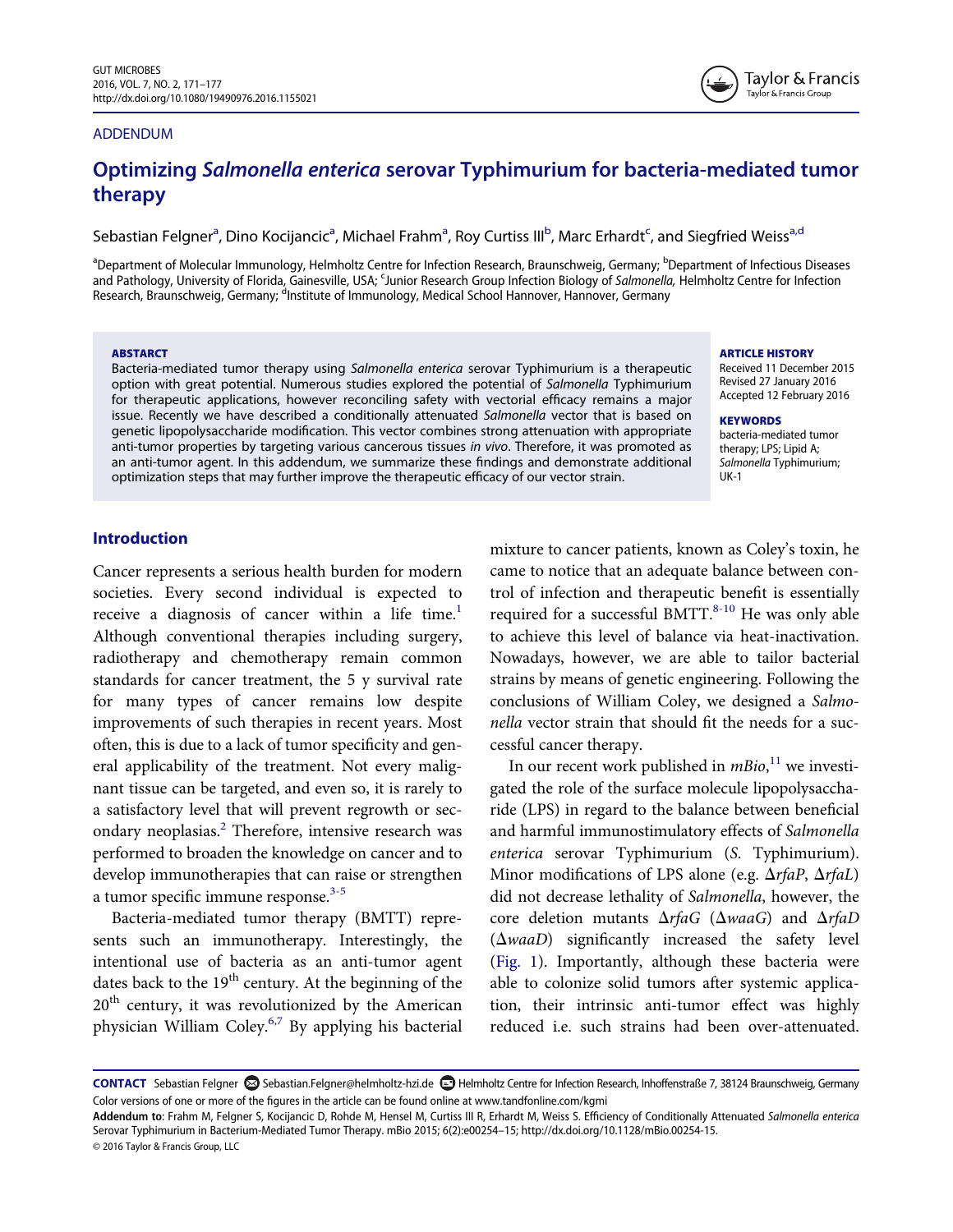<span id="page-2-0"></span>

Figure 1. LPS structure of Salmonella and corresponding LPS mutants.

Thus, the vector was optimized by controlling LPS synthesis using the inducible promoter  $P_{\rm BAD}$ .<sup>[12-14](#page-6-6)</sup> This conditional arabinose dependent attenuation resulted in bacteria with improved anti-tumor effects while keeping a safe phenotype in vivo. An ideal balance between therapeutic potency and attenuation was found for this strain although the tumors tested could not be cleared completely. Hence, further optimizations were required.

In this addendum, we provide additional insights into the optimization procedures we have undertaken. We are not simply attempting to discover other suitable mutations but also argue on the genetic background of the Salmonella strain we had deployed thus far.

## Use of S. Typhimurium strain UK-1 improves intrinsic anti-tumor effects

Many of the laboratory strains considered for vaccination purposes, including the tumor therapeutic agent VNP20009 used in clinical trials, are based on the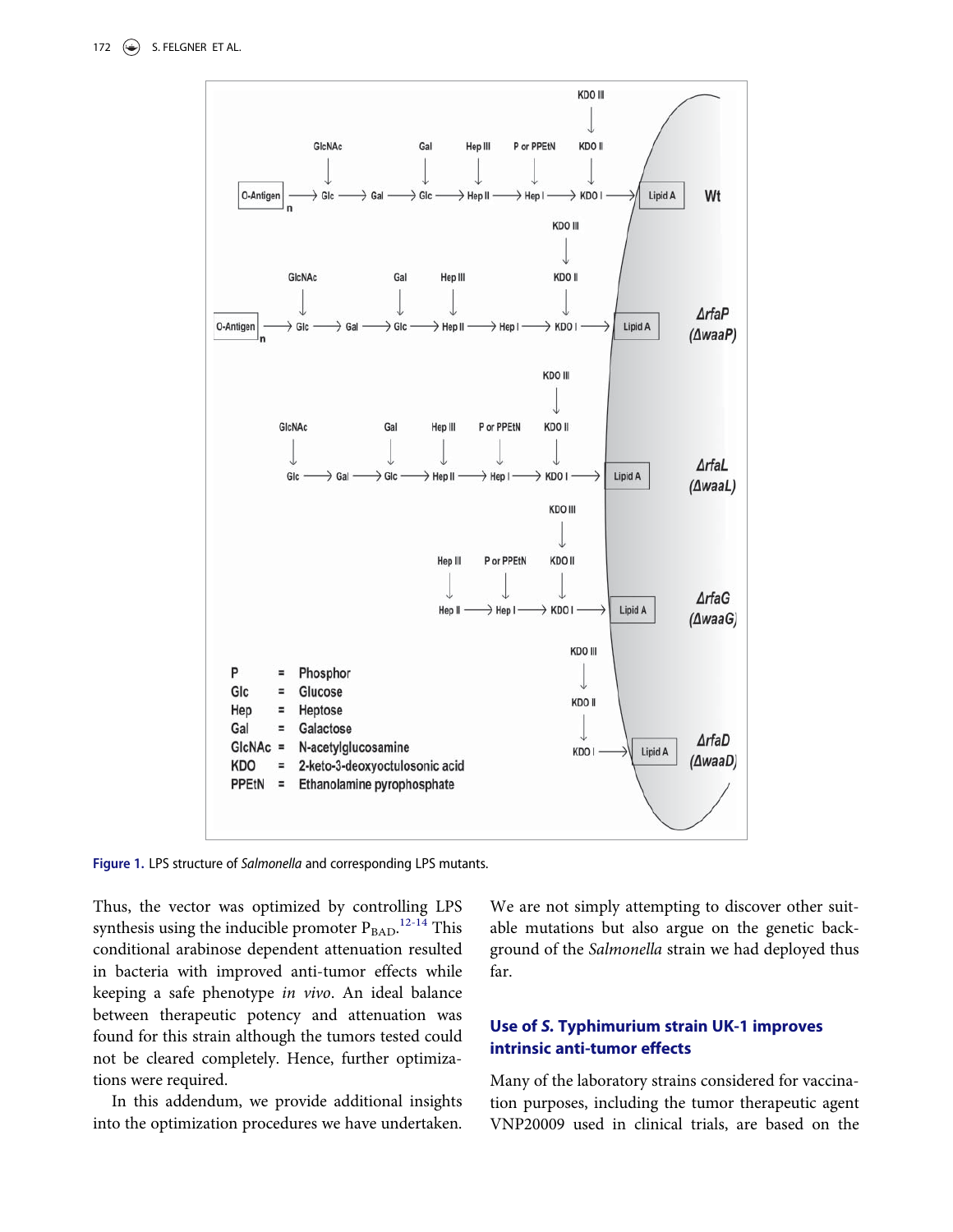ATCC14028 wild type (Wt) strain.<sup>[15,16](#page-6-7)</sup> In accordance, we constructed our first therapeutic strains on the same background. Despite promising advances, only limited therapeutic potency was observed.<sup>[11](#page-6-5)</sup> Thus, we switched to S. Typhimurium strain UK-1 since this background has very effectively been used in recombinant attenuated Salmonella vaccines (RASV) by the Curtiss lab.<sup>[17-19](#page-6-8)</sup> The UK-1 strain was shown to be very virulent as its  $LD_{50}$  was lowest among the Salmonella strains tested.<sup>[19,20](#page-6-9)</sup> For instance, it bears a unique T3SS effector NleC like protein that might add to its viru-lence.<sup>[20](#page-6-10)</sup> In addition, UK-1 has an improved ability to colonize lymphoid organs indicating strong interactions with the immune system. Consequently, it elicited an improved protective anti-Salmonella immune response.[19](#page-6-9) As our therapy relies on the immunogenicity/adjuvanticity of the Salmonella vector strain, the UK-1 background appeared to be a most promising candidate for tumor therapy.

To validate the efficacy of S. Typhimurium ATCC14028 and UK-1 based mutant strains in cancer therapy, we transferred the LPS mutation  $\Delta rfaG$  to the UK-1 background and compared both strains in vitro and in vivo. As expected, in vitro growth as well as sensitivity towards macrophages and complement was similar (data not shown). For in vivo analyses, CT26 tumor bearing mice were infected with the rfaG mutants and the safety profile was evaluated by analyzing organ colonization, TNF- $\alpha$  induction and body weight loss [\(Fig. 2](#page-4-0)). Both rfaG mutants displayed a similar tumor specificity i.e., the bacterial burden at systemic sites and the tumor colonization level was similar [\(Fig. 2A\)](#page-4-0). Similarly, the body weight was monitored after infection as indicator for the general health status of the mice ([Fig. 2B](#page-4-0)). Again, the profile was similar for both strains. The induction of TNF- $\alpha$ soon after bacterial application is a critical factor for successful cancer therapy.<sup>[21](#page-6-11)</sup> TNF- $\alpha$  induction was similar for both strains [\(Fig. 2C\)](#page-4-0). Thus, we first reasonably expected that this would also hold for their therapeutic capacity. However, the UK-1 based  $\Delta rfaG$ mutant caused a significantly enhanced reduction of the tumor size in comparison to its ATCC14028 counterpart ([Fig. 2D\)](#page-4-0). Although the CT26 tumor was still able to regrow, the therapeutic effect of the  $\Delta rfaG$ mutant was significantly boosted when on the UK-1 background.

As intended, the UK-1 background carries a higher intrinsic therapeutic potential than ATCC14028. In

agreement, recently genomic profiling of both Wt strains was carried out.<sup>[20](#page-6-10)</sup> It revealed that UK-1 encodes additional virulence genes compared to ATCC14028. This also correlated with a lower  $LD_{50}$ value. Although the UK-1 strain can cause lethal infections in mice, an effectively attenuated strain of UK-1 might provide enhanced immunogenicity relative to those of attenuated derivates of less-virulent Salmo-nella strains like ATCC14028.<sup>[19](#page-6-9)</sup> As we did not see any differences according to safety issues upon systemic administration, UK-1 indeed might be the preferable bacterial genetic background for cancer therapy.

## Lipid a as suitable target to optimize Salmonella for cancer therapy

Altogether, the UK-1 derived boost was not sufficient to obtain sustainable anti-tumor effects that were able to completely eradicate the CT26 tumors.

Thus, additional optimization of the therapeutic Salmonella mutants was attempted by introducing further genetic modifications. We focused on molecules that play a role in host-pathogen interaction rather than being involved in metabolic or virulence associated pathways. One potential molecule is the hydrophobic anchor of the LPS molecule, the Lipid  $A^{22}$  $A^{22}$  $A^{22}$  Lipid A is known to directly interact with the Toll-like receptor 4 (TLR-4-)-MD2 complex.[23,24](#page-7-1) Salmonella is able to modulate the structure of Lipid A by various genes such as pagP, pagL and lpxR in order to reduce or avoid immune recognition [\(Fig. 3\)](#page-4-1). For example, a hexa-acylated Lipid A structure stimulates TLR-4 with high affinity while tetra-acylated Lipid A acts as an antagonist.[25,26](#page-7-2) For cancer therapy, we believe that a maximally stimulating bacterium would be therapeutically beneficial. Under in vitro conditions, UK-1 Wt Salmonella express a heterogeneous mixture of hexa- and hepta-acylated Lipid A [\(Fig. 3A\)](#page-4-1). To avoid in vivo adaptation by expressing a tetraacylated Lipid A, the 3 genes pagP, pagL and lpxR (denoted as  $3\Delta$ ) were deleted. Homogenous expression of hexa-acylated Lipid A was achieved that should exert maximal immune-stimulation ([Fig. 3B\)](#page-4-1). $^{25}$  $^{25}$  $^{25}$ 

In order to test the effect of this modification, the rfaG mutation was introduced into the mutant strain  $3\Delta$  (originally denoted as  $\chi$ 9485) expressing the hexaacylated Lipid  $A^{27}$  $A^{27}$  $A^{27}$  CT26 tumor bearing mice were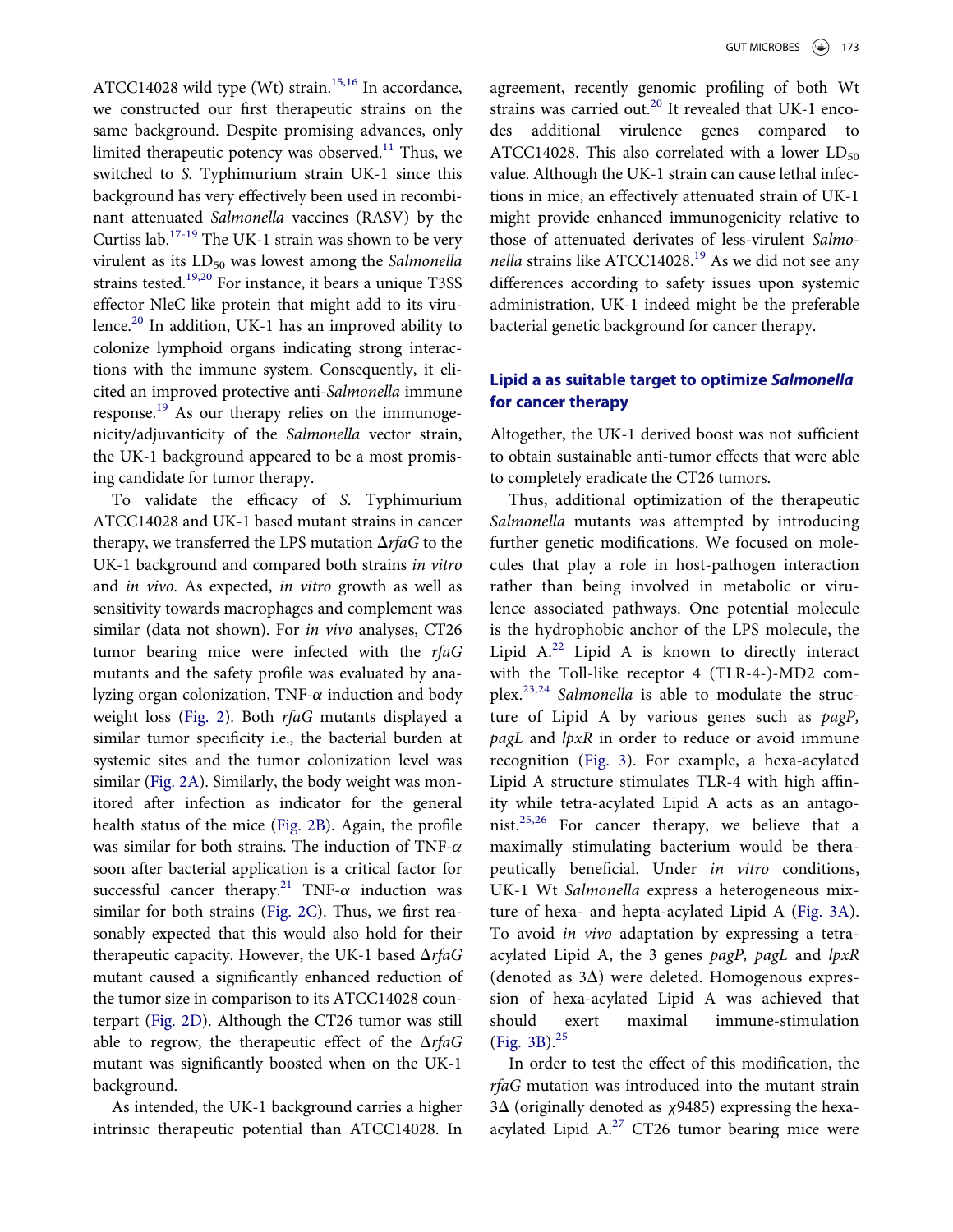<span id="page-4-0"></span>

Figure 2. In vivo comparison of UK-1  $\Delta$ rfaG and 14028  $\Delta$ rfaG in CT26 bearing BALB/c mice. Mice were infected i.v. with 5  $\times$  10<sup>6</sup> CFU. (A) Bacterial burden of blood, spleen and tumor was determined by plating serial dilutions of tissue homogenates at 12 and 36 hpi. (B) Body weight measurement as an indicator of general health after infection of CT26-bearing mice with the different rfaG mutants. (C) TNF- $\alpha$  levels in sera were measured 1.5 hpi. (D) CT26 tumor development after infection with Salmonella variants. PBS served as a negative control. The median and the range are displayed. Results are representative of 2 independent experiments with 5 replicates per group. , P < 0,05.

<span id="page-4-1"></span>

Figure 3. Lipid structure of Wt Salmonella and  $3\Delta$  ( $\Delta$ lpxR  $\Delta$ pagL  $\Delta$ pagP) Lipid mutant. (A) Schematic representation of Lipid A modifications. Left: Wt Salmonella are able to modify the Lipid A molecule according to the environmental situation they encounter. PagL and LpxR are responsible for the removal of the 3-hydroxymyristoyl and 3'-acyloxyacyl chains, respectively, from Lipid A. PagP adds R-3hydroxymyristoyl to 2-postion of Lipid A. Right: Deletion of lpxR, pagL and pagP abrogate this modification resulting in a homogenously hexa-acylated Lipid A structure (3 $\Delta$ ). (B) Vizualization of LPS from Salmonella Wt and 3 $\Delta$  strains by silver staining of a 16.5% Tris-Tricine SDS-PAGE. The repetitive bands represent the O-Atgs with attached Lipid A. The different electrophoretic mobility of the Wt LPS shows the expected 2 bands for hexa- and hepta-acylated Lipid A (double arrow) per repetitive group.  $3\Delta$  only exhibits a single band pattern (arrow) due to the homogeneously hexa-acylated Lipid A structure.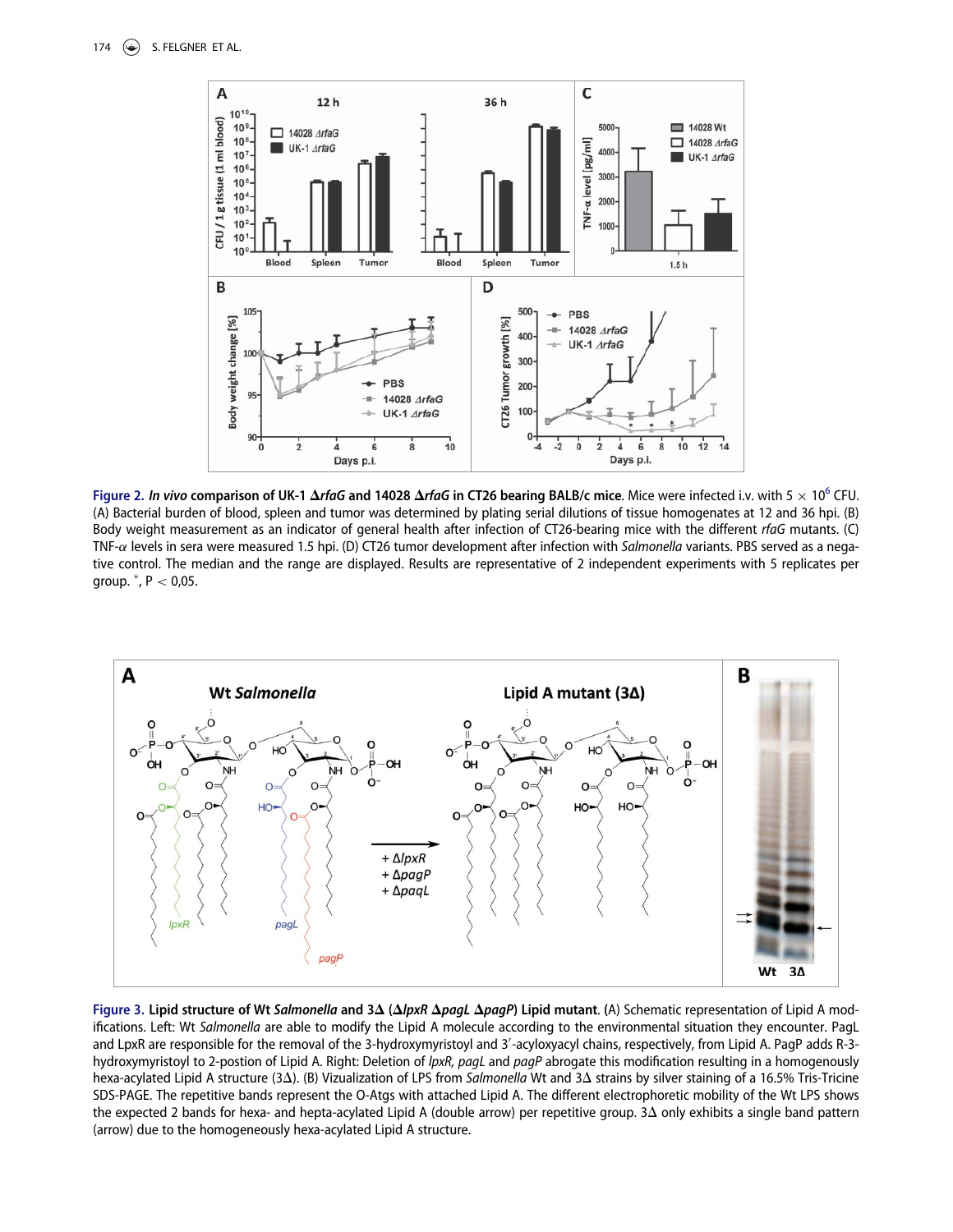infected with  $3\Delta \Delta rfaG$  bacteria and tumor therapeutic efficacy was compared to bacteria harboring only the rfaG deletion. We observed a higher stimulatory capacity as reflected in an increased TNF- $\alpha$  response, higher splenic colonization and increased body weight loss during the early stages of infection for the  $3\Delta$  $\Delta$ rfaG mutant (data not shown). At later stages of infection, however, the rfaG deletion appeared to be dominant for the phenotype observed, since the  $3\Delta$  $\Delta rfaG$  strain behaved similar to the single mutant strain [\(Fig. 4A](#page-5-0)). Importantly, CT26 tumors were completely cleared upon infection with the optimized strain  $3\Delta \Delta rfaG$  ([Fig. 4B\)](#page-5-0). Furthermore, the tumors were not able to regrow at least for 30 d and a rechallenge with freshly prepared CT26 cells at a different

<span id="page-5-0"></span>

Figure 4. Colonization profile and tumor development upon infection with  $\Delta$ rfaG and  $3\Delta$   $\Delta$ rfaG ( $\Delta$ lpxR  $\Delta$ pagL  $\Delta$ pagP  $\Delta$ rfaG) on UK-1 background. CT26 tumor bearing mice were infected with 5  $\times$  10<sup>6</sup> bacteria. (A) Bacterial burden of blood, spleen and tumor was determined by plating serial dilutions of tissue homogenates at 36 hpi. (B) Tumor volume was measured by caliper. PBS served as negative control. Tumors were not able to regrow at least for 30 d and a rechallenge with freshly prepared CT26 cells at a different site did not result in new tumor development. The mean with STD is displayed. Results are representative of 2 independent experiments with 5 replicates per group.

site (e.g., abdomen) did not result in new tumor development indicating the sustained anti-tumor effect. Thus, as expected, the additional increased stimulatory capacity of the Lipid A modification was sufficient to induce a sustainable anti-tumor response in the CT26 tumor model.

Taken together, we demonstrate that a tailored Lipid A structure significantly improved the intrinsic bacterial cancer-therapeutic effect. We thus recommend such modifications as effective improvements for Salmonella-based vector systems.

## Conclusion and perspectives

Adapting Salmonella for therapeutic approaches is a major challenge as an ideal balance between therapeutic benefit and pathogenicity has to be found. Recent examples have shown that commonly used approaches, such as deletion of particular genes or passaging bacteria in vitro and in vivo, might lead to over-attenuation and consequently to reduced therapeutic efficacy.<sup>[11,28](#page-6-5)</sup> However, we believe that an optimized balance can be achieved by careful selection of genetic manipulations to achieve appropriate attenuation and optimization of therapeutic benefit within the very same bacterium. In this addendum, we were able to show that modifications of the LPS molecule at 2 specific sites represent a suitable strategy to achieve a proper balance. Nevertheless, the strain remains to be tested with alternative cancer cell lines which exhibit greater resistance to bacterial therapy. $11$ Although we have shown that the intrinsic antitumor effect can be boosted per se, we believe that an optimal therapeutic strain for cancer therapy should, in addition, be utilized as a targeted delivery system to shuttle therapeutic compounds directly into the cancerous tissue. The unique intrinsic ability of bacteria to selectively colonize tumors is a gift which should be exploited further in the future. It may be the key to overcome the limitations of conventional therapies and might provide means for sustainable treatment of cancer.

#### Abbreviations

- BMTT bacteria-mediated tumor therapy CT26 colorectal cancer ATCC CRL-2638
- hpi hours post infection
- i.v. intravenously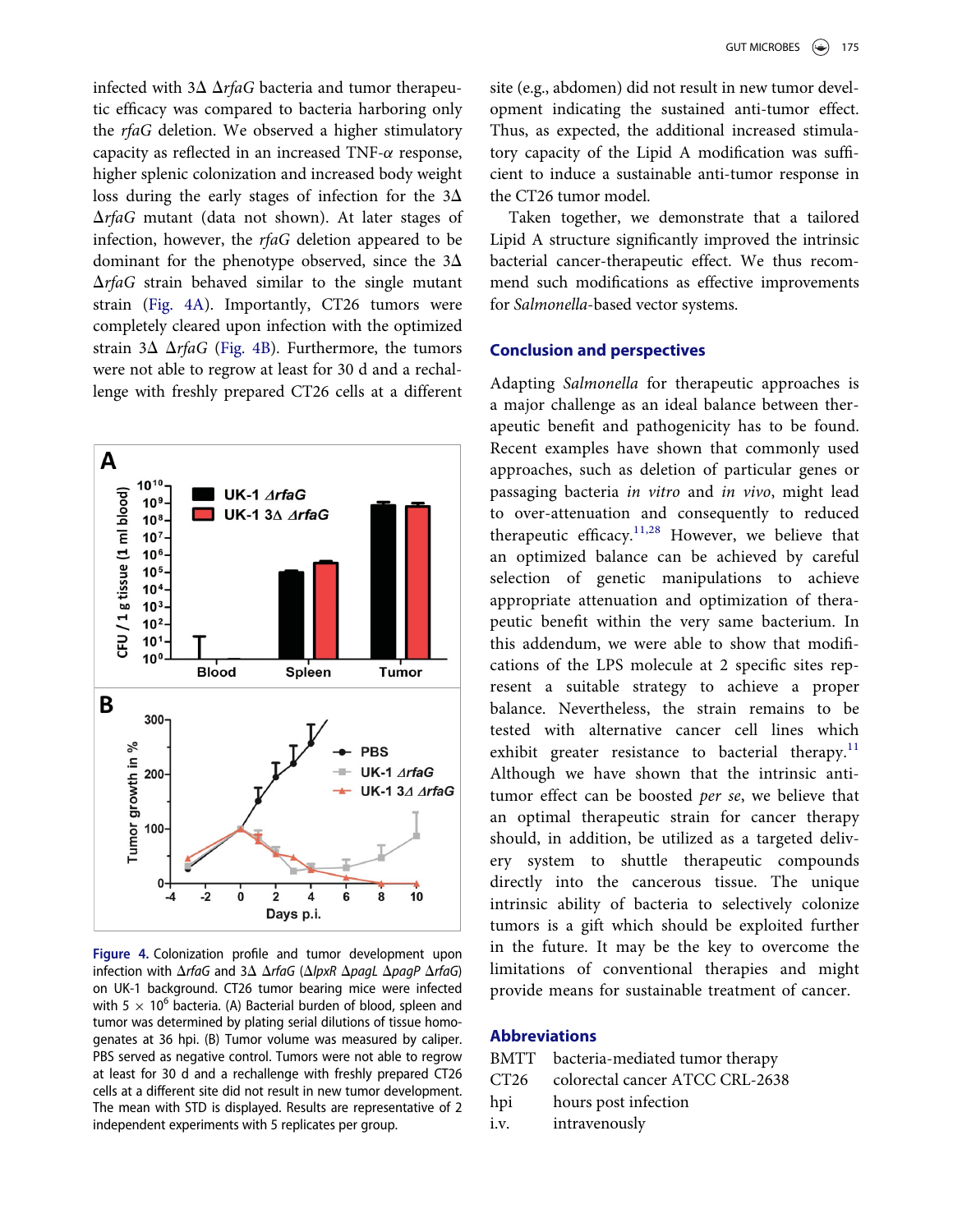<span id="page-6-5"></span>LPS Lipopolysaccharide TLR-4 Toll-like receptor 4 TNF- $\alpha$  tumor necrosis factor  $\alpha$ W<sub>t</sub> wild type

#### <span id="page-6-6"></span>Disclosure of potential conflicts of interest

No potential conflicts of interest were disclosed.

#### Funding

S.F. was supported within the Ph.D. program Zoonosis by a Lichtenberg Fellowship from the Niedersächsische Ministerium für Wissenschaft und Kultur (MWK). D.K. was funded in part by the Hannover Biomedical Research School, Center for Infection Biology program (ZIB) and SymbioPharm GmbH.

#### <span id="page-6-0"></span>**References**

- [1] Howlader N, Noone A, Krapcho M, Garshell J, Miller D, Altekruse S, Kosary C, Yu M, Ruhl J, Tatalovich Z, et al. SEER cancer statistics review, 1975–2012. Natl Cancer Institute Bethesda, MD 2014.
- <span id="page-6-7"></span><span id="page-6-1"></span>[2] Ringborg U, Platz A. Chemotherapy resistance mechanisms. Acta Oncol (Madr) 1996; 35:76-80; PMID:[9142973;](http://dx.doi.org/9142973) <http://dx.doi.org/10.3109/0284186960908397>
- <span id="page-6-2"></span>[3] Loeb KR. Significance of multiple mutations in cancer. Carcinogenesis 2000; 21:379-85; PMID:[10688858; http://](http://dx.doi.org/10688858) [dx.doi.org/10.1093/carcin/21.3.379](http://dx.doi.org/10.1093/carcin/21.3.379)
- [4] Hanahan D, Weinberg RA. Hallmarks of cancer: the next generation. Cell 2011; 144:646-74; PMID:[21376230;](http://dx.doi.org/21376230) <http://dx.doi.org/10.1016/j.cell.2011.02.013>
- <span id="page-6-8"></span>[5] Cavallo F, De Giovanni C, Nanni P, Forni G, Lollini P-L. 2011: The immune hallmarks of cancer. Cell 2011; 60:319-26; PMID:[21267721; http://dx.doi.org/10.1007/](http://dx.doi.org/10.1007/s00262-010-0968-0) [s00262-010-0968-0](http://dx.doi.org/10.1007/s00262-010-0968-0)
- <span id="page-6-3"></span>[6] Cheyne WW. Recent essays by various authors on bacteria in relation to disease. London: The New Sydenham Society; 1886.
- [7] Minton NP, Brown JM, Lambin P, Anné J. Clostridia in cancer therapy. In: Clostridia. Wiley-VCH Verlag GmbH; 2005. page 251-70. http://dx.doi.org/[10.1002/](http://dx.doi.org/10.1002/3527600108.ch8) [3527600108.ch8](http://dx.doi.org/10.1002/3527600108.ch8)
- <span id="page-6-9"></span><span id="page-6-4"></span>[8] Hoption Cann SA, van Netten JP, van Netten C. Dr William Coley and tumour regression: a place in history or in the future. Postgrad Med J 2003; 79:672-80; PMID:[14707241;](http://dx.doi.org/14707241)
- <span id="page-6-10"></span>[9] Coley WB. The treatment of inoperable sarcoma with the 'mixed toxins of Erysipelas and Bacillus prodigiosus. Immediate and final results in one hundred and forty cases. J Am Med Assoc 1898; 16:456-65; http://dx.doi. org/[10.1001/jama.1898.92450090022001g](http://dx.doi.org/10.1001/jama.1898.92450090022001g)
- <span id="page-6-11"></span>[10] Coley WB. The treatment of inoperable sarcoma by bacterial toxins (the mixed toxins of the Streptococcus erysipelas and the Bacillus prodigiosus). Proc R Soc Med 1910; 3:1-48; PMID:[19974799;](http://dx.doi.org/19974799)
- [11] Frahm M, Felgner S, Kocijancic D, Rohde M, Hensel M, Curtiss R, Erhardt M, Weiss S. Efficiency of conditionally attenuated Salmonella enterica serovar Typhimurium in bacterium-mediated tumor therapy. MBio 2015; 6 PMID:[25873375; http://dx.doi.org/10.1128/mBio.00254-](http://dx.doi.org/10.1128/mBio.00254-15) [15](http://dx.doi.org/10.1128/mBio.00254-15)
- [12] Kong Q, Liu Q, Roland KL, Curtiss R. Regulated delayed expression of rfaH in an attenuated Salmonella enterica serovar Typhimurium vaccine enhances immunogenicity of outer membrane proteins and a heterologous antigen. Infect Immun 2009; 77:5572-82; PMID[:19805538; http://](http://dx.doi.org/19805538) [dx.doi.org/10.1128/IAI.00831-09](http://dx.doi.org/10.1128/IAI.00831-09)
- [13] Curtiss R, Xin W, Li Y, Kong W, Wanda S-Y, Gunn B, Wang S. New technologies in using recombinant attenuated Salmonella vaccine vectors. Crit Rev Immunol 2010; 30:255-70; PMID:[20370633; http://dx.doi.org/10.1615/](http://dx.doi.org/10.1615/CritRevImmunol.v30.i3.30) [CritRevImmunol.v30.i3.30](http://dx.doi.org/10.1615/CritRevImmunol.v30.i3.30)
- [14] Loessner H, Leschner S, Endmann A, Westphal K, Wolf K, Kochruebe K, Miloud T, Altenbuchner J, Weiss S. Drug-inducible remote control of gene expression by probiotic Escherichia coli Nissle 1917 in intestine, tumor and gall bladder of mice. Microbes Infect 2009; 11:1097- 105; PMID:[19665575; http://dx.doi.org/10.1016/j.](http://dx.doi.org/10.1016/j.micinf.2009.08.002) [micinf.2009.08.002](http://dx.doi.org/10.1016/j.micinf.2009.08.002)
- [15] Hoiseth SK, Stocker BAD. Aromatic-dependent Salmonella Typhimurium are non-virulent and effective as live vaccines. Nature 1981; 291:238-9; PMID:[7015147; http://](http://dx.doi.org/7015147) [dx.doi.org/10.1038/291238a0](http://dx.doi.org/10.1038/291238a0)
- [16] Clairmont C, Lee KC, Pike J, Ittensohn M, Low KB, Pawelek J, Bermudes D, Brecher SM, Margitich D, Turnier J, et al. Biodistribution and genetic stability of the novel antitumor agent VNP20009, a genetically modified strain of Salmonella Typhimurium. J Infect Dis 2000; 181:1996-2002; PMID:[10837181; http://dx.doi.org/](http://dx.doi.org/10837181) [10.1086/315497](http://dx.doi.org/10.1086/315497)
- [17] Kong W, Brovold M, Koeneman B a., Clark-Curtiss J, Curtiss R. Turning self-destructing Salmonella into a universal DNA vaccine delivery platform. Proc Natl Acad Sci 2012; PMID:[23129620; http://dx.doi.org/10.1073/](http://dx.doi.org/10.1073/pnas.1217554109) [pnas.1217554109](http://dx.doi.org/10.1073/pnas.1217554109)
- [18] Wang S, Kong Q, Curtiss R. New technologies in developing recombinant attenuated Salmonella vaccine vectors. Microb Pathog 2013; 58:17-28; PMID:[23142647;](http://dx.doi.org/23142647) <http://dx.doi.org/10.1016/j.micpath.2012.10.006>
- [19] Zhang X, Kelly SM, Bollen WS, Curtiss R. Characterization and immunogenicity of Salmonella Typhimurium SL1344 and UK-1 delta crp and delta cdt deletion mutants. Infect Immun 1997; 65:5381-7; PMID[:9393846;](http://dx.doi.org/9393846)
- [20] Luo Y, Kong Q, Yang J, Mitra A, Golden G, Wanda S-Y, Roland KL, Jensen RV, Ernst PB, Curtiss R. Comparative genome analysis of the high pathogenicity Salmonella Typhimurium strain UK-1. PLoS One 2012; 7:e40645; PMID:[22792393; http://dx.doi.org/10.1371/journal.](http://dx.doi.org/10.1371/journal.pone.0040645) [pone.0040645](http://dx.doi.org/10.1371/journal.pone.0040645)
- [21] Leschner S, Westphal K, Dietrich N, Viegas N, Jablonska J, Lyszkiewicz M, Lienenklaus S, Falk W, Gekara N, Loessner H, et al. Tumor invasion of Salmonella enterica